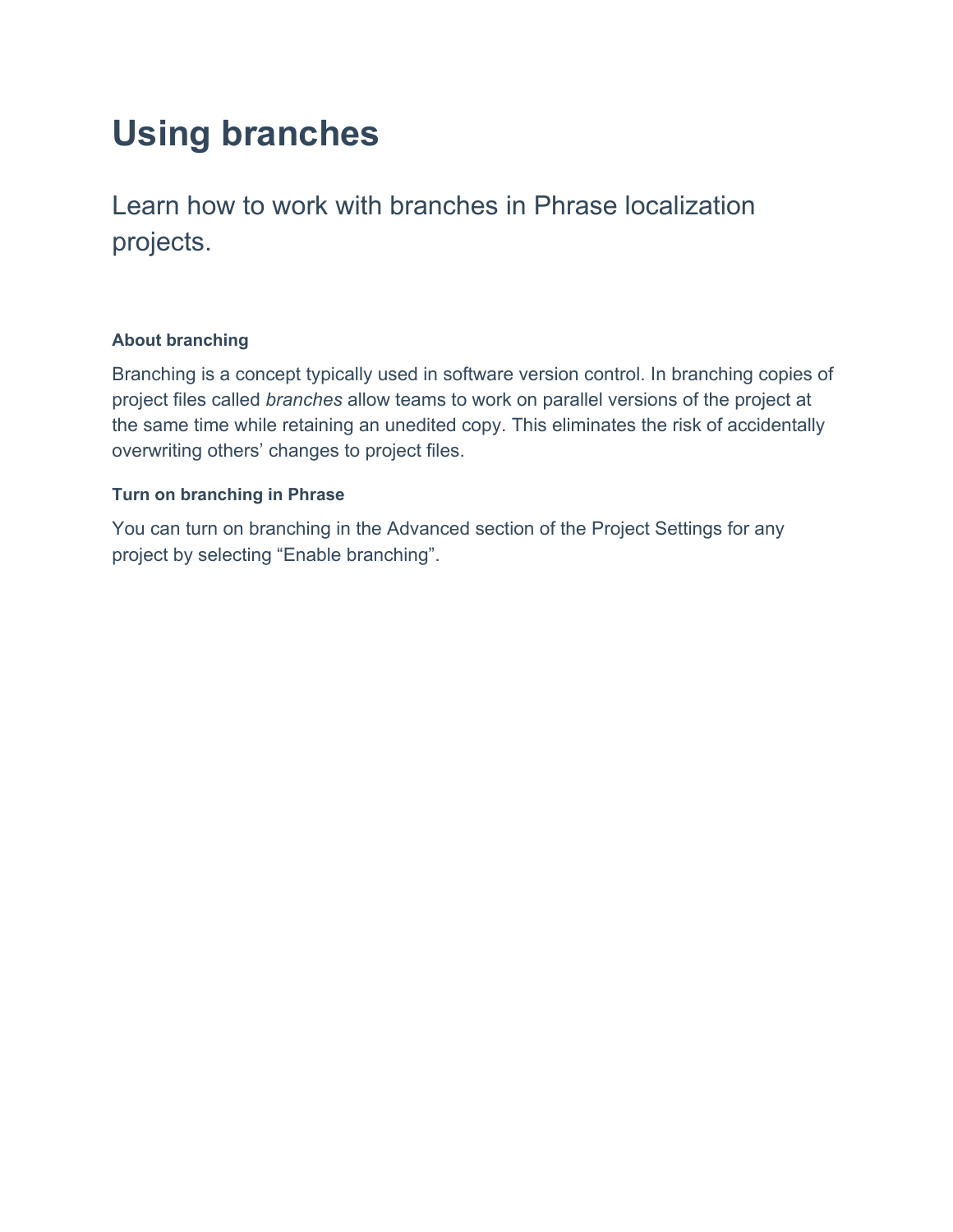| <b>Project Settings</b>                          |                                                                                                                                                                                                                              | $\times$ |
|--------------------------------------------------|------------------------------------------------------------------------------------------------------------------------------------------------------------------------------------------------------------------------------|----------|
| General                                          |                                                                                                                                                                                                                              |          |
| <b>Placeholders</b>                              | ■ Enable branching                                                                                                                                                                                                           |          |
|                                                  | You can enable the branching feature for this project.                                                                                                                                                                       |          |
| <b>Project image</b>                             | Protect master branch                                                                                                                                                                                                        |          |
| <b>Advanced</b>                                  | Make sure that changes to the project can only be done in branches                                                                                                                                                           |          |
|                                                  | ■ Enable machine translation                                                                                                                                                                                                 |          |
| <b>Review Workflow</b> Beta<br><b>Glossaries</b> | Enable machine translation for this project. You can view and apply machine translations from the<br>sidebar in the Translation Editor. To be able to use SmartSuggest and Autopilot machine translation<br>must be enabled. |          |
| In-Context-Editor                                | ■ Enable SmartSuggest                                                                                                                                                                                                        |          |
| <b>GitHub Sync</b>                               | SmartSuggest provides real-time suggestions based on machine translation and your glossary to<br>speed-up translations and make them more consistent                                                                         |          |
| <b>API</b>                                       | $\blacksquare$ Include machine translation $\odot$                                                                                                                                                                           |          |
| <b>Autopilot</b>                                 | If machine translation is enabled for this project, you can use it with SmartSuggest.                                                                                                                                        |          |
|                                                  | $\blacksquare$ Include glossary terms                                                                                                                                                                                        |          |
|                                                  | Enable to let SmartSuggest also consider terms in your glossary and include these entries in the<br>suggestions                                                                                                              |          |
|                                                  | <b>Enable ICU Message format support</b>                                                                                                                                                                                     |          |
|                                                  | We can validate and highlight your ICU messages Learn more                                                                                                                                                                   |          |
|                                                  | $\Box$ Enable translators to edit translations of all types                                                                                                                                                                  |          |
|                                                  | Otherwise, translators are not allowed to edit translations other than strings                                                                                                                                               |          |
|                                                  | ■ Enable 'ZERO' plural form                                                                                                                                                                                                  |          |
|                                                  | Displays the input fields for the 'ZERO' plural form for every key as well although only some languages<br>require the 'ZERO' explicitly.                                                                                    |          |
|                                                  | Share Translation Memory                                                                                                                                                                                                     |          |
|                                                  | Include this project in the Translation Memory                                                                                                                                                                               |          |
|                                                  |                                                                                                                                                                                                                              | Save     |

You can also select "Protect master branch*.*" If you select this option, you won't be able to make any changes to the master branch directly. Instead, you can work in side branches and merge them into the master branch.

# **Working with branches**

**Create a new branch**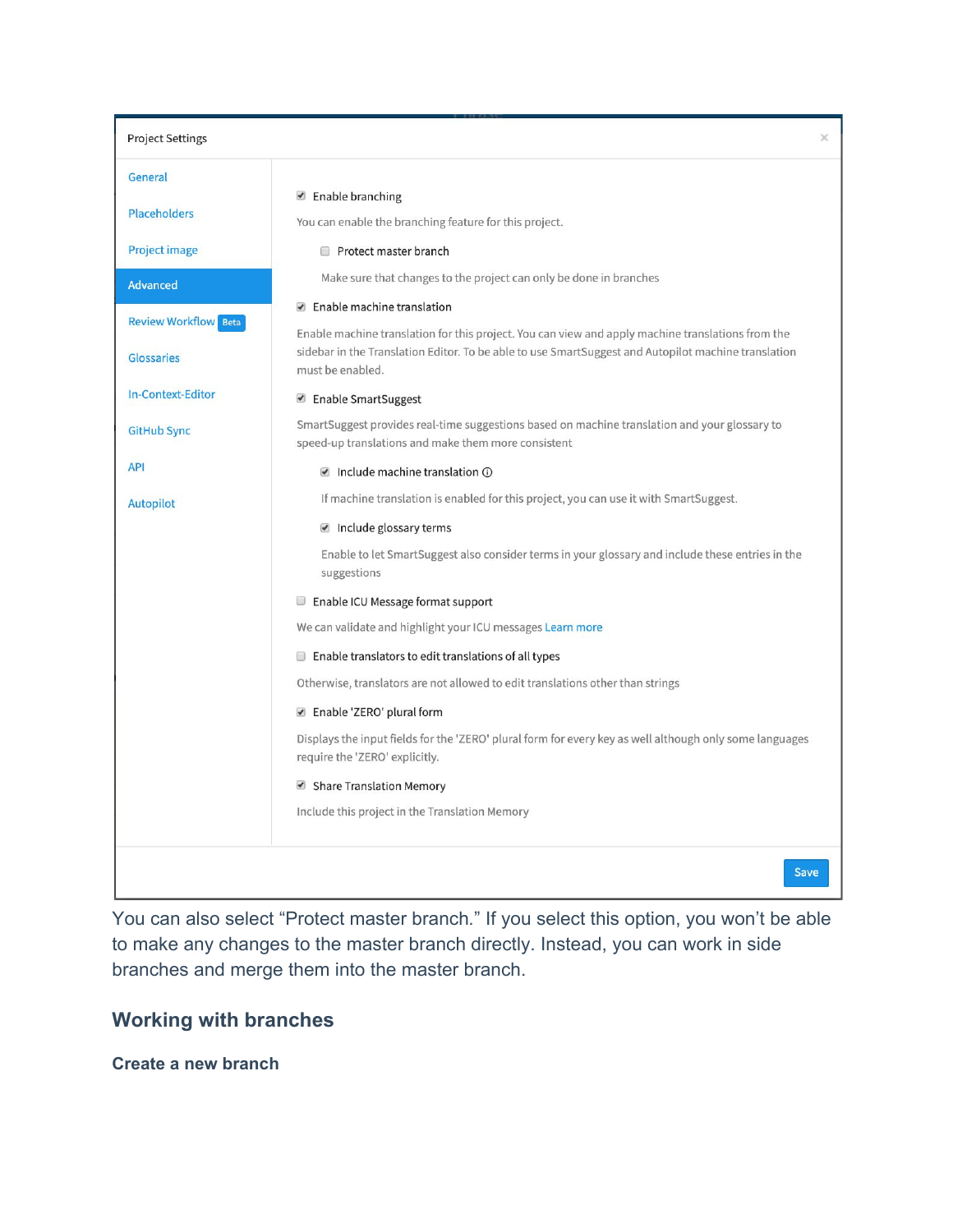Users with the Manager and Developer roles can create new branches from the Translation Center, the [API](https://developers.phrase.com/api/#branches) or the [command-line client.](https://help.phrase.com/help/phrase-in-your-terminal)

To create a new branch from the Translation Center, open the branch menu in the upper-right corner and choose "Create branch," or switch to the Branches view and click Create Branch. After creating a branch, you can switch to it from the branch menu.

| Projects ~<br>Tools $\sim$                                                                  | PhraseApp                                                |                | Your Company ~<br>YourUsername ~<br>٠ |
|---------------------------------------------------------------------------------------------|----------------------------------------------------------|----------------|---------------------------------------|
| Your Company > Your Website                                                                 |                                                          |                | $^+$<br>$+6$<br>$\frac{24}{24}$       |
| Overview<br>Locales<br>Branches<br>Jobs<br>Reports                                          | Activity Orders More ~                                   |                | Y' Your Website v                     |
| Project members<br>Manage access                                                            | Jobs                                                     |                | Q Search branches                     |
| You're working with 8 people on this project:                                               | My Jobs                                                  |                | Your Website<br>$\checkmark$          |
|                                                                                             | Translations from 2017-11-30-1<br>20 Keys · en, de, es · |                | YourNewBranch                         |
| + Add collaborator                                                                          |                                                          |                | Manage branches<br>Create branch      |
| In-Context-Editor<br>Documentation                                                          | Translations<br>Translation required                     |                |                                       |
| Translate directly on your website                                                          | $=$ de                                                   | 104            |                                       |
| The PhraseApp In-Context-Editor provides<br>translators with useful contextual information. | $\equiv$ es                                              | 456            |                                       |
| Available for websites and webapps.                                                         | <b>II</b> If<br>:»: ko                                   | 502<br>475     |                                       |
| + Install now                                                                               | $=$ pl                                                   | 477            |                                       |
|                                                                                             |                                                          |                |                                       |
| Projects v<br>Tools $\sim$                                                                  | PhraseApp                                                | Your Company v | YourUsername ~<br>査                   |
| Your Company > Your Website                                                                 | Create branch                                            | X              | $+6$<br>$rac{1}{n}$                   |
|                                                                                             | Name                                                     |                |                                       |
| Overview<br>Locales<br><b>Branches</b><br>Jobs                                              | YourFeatureBranch                                        |                | 5" Your Website                       |
| Q Search Branches                                                                           |                                                          |                | + Create Branch<br>Sort by name v     |
| $\Box$<br>Delete                                                                            |                                                          | Create branch  |                                       |
| <b>Your Website</b><br>last changed 13 days ago · created 2 months ago                      |                                                          |                |                                       |
| Y' Branches 1                                                                               |                                                          |                |                                       |
| YourNewBranch<br>$\Box$<br>last changed 1 day ago · created 1 day ago by YourUsername       |                                                          |                | た Compare and Merge<br><b>Delete</b>  |

To create a new branch using the [API](https://developers.phraseapp.com/api/#branches) or the [command-line client,](https://help.phrase.com/help/phrase-in-your-terminal) run:

\$ phraseapp branch create --name <branch\_name>

or create a branch on the fly when pushing translations:

\$ phraseapp push --branch <branch\_name>

**Change the active branch**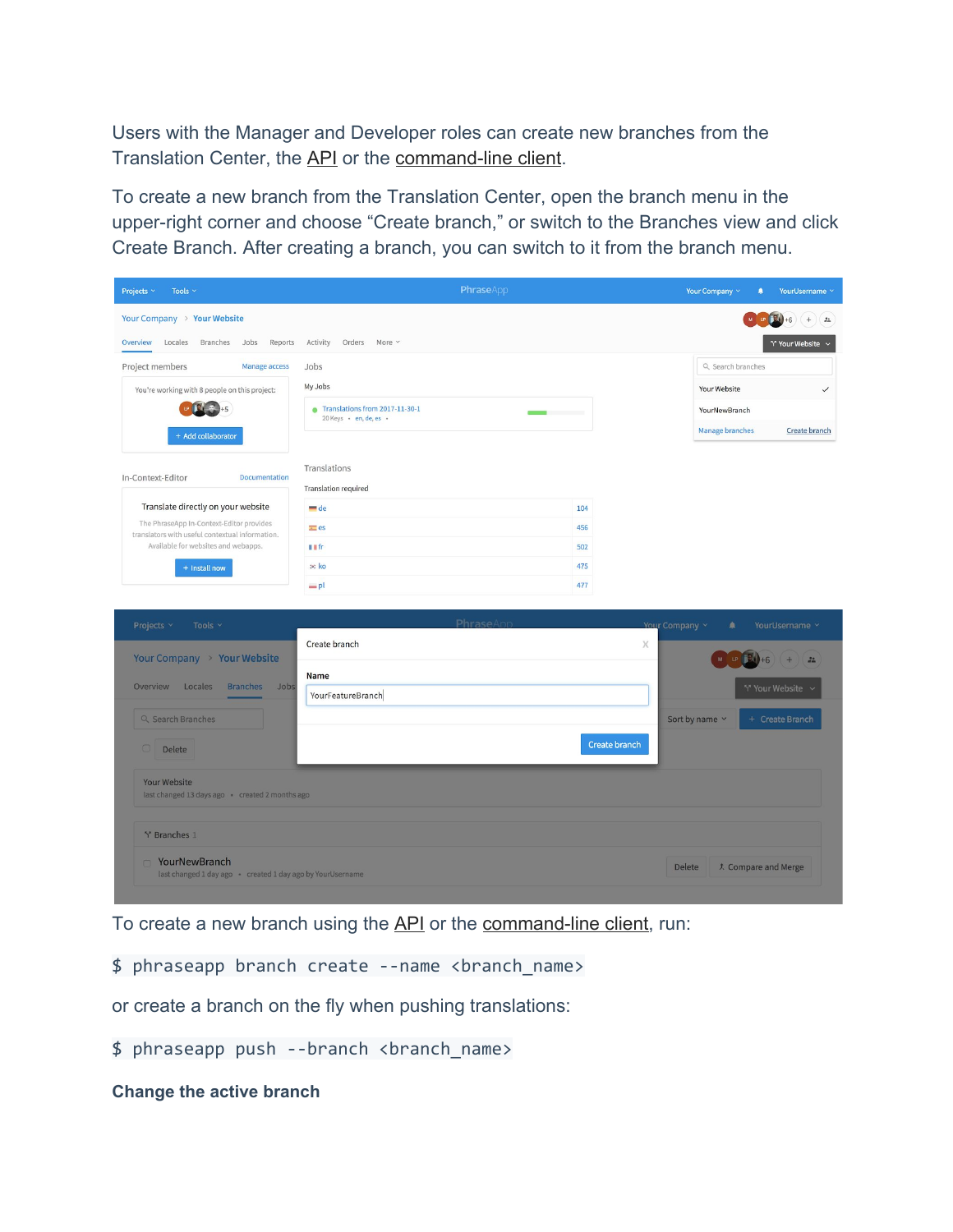You can easily switch between branches using the branch menu. The current branch is indicated with a check mark.

| Your Company $\vee$    | $\blacksquare$ | YourUsername Y                  |
|------------------------|----------------|---------------------------------|
|                        | M              | $+1$<br>$^{+}$<br>$\frac{1}{2}$ |
|                        |                | Y' YourNewBranch ~              |
| Q Search branches      |                |                                 |
| <b>Your Website</b>    |                |                                 |
| YourNewBranch          |                |                                 |
| <b>Manage branches</b> |                | Create branch                   |

To specify a branch as a command-line argument, use the --branch parameter:

--branch <br />branch\_name>

#### **Manage branches**

You can manage all the branches of your project from the Branches view. You can see when a branch was last changed, when it was created, who created it, and whether it has already been merged into the master branch. You can delete a branch using its Delete button, and you can merge a branch into the master branch using its Compare and Merge button.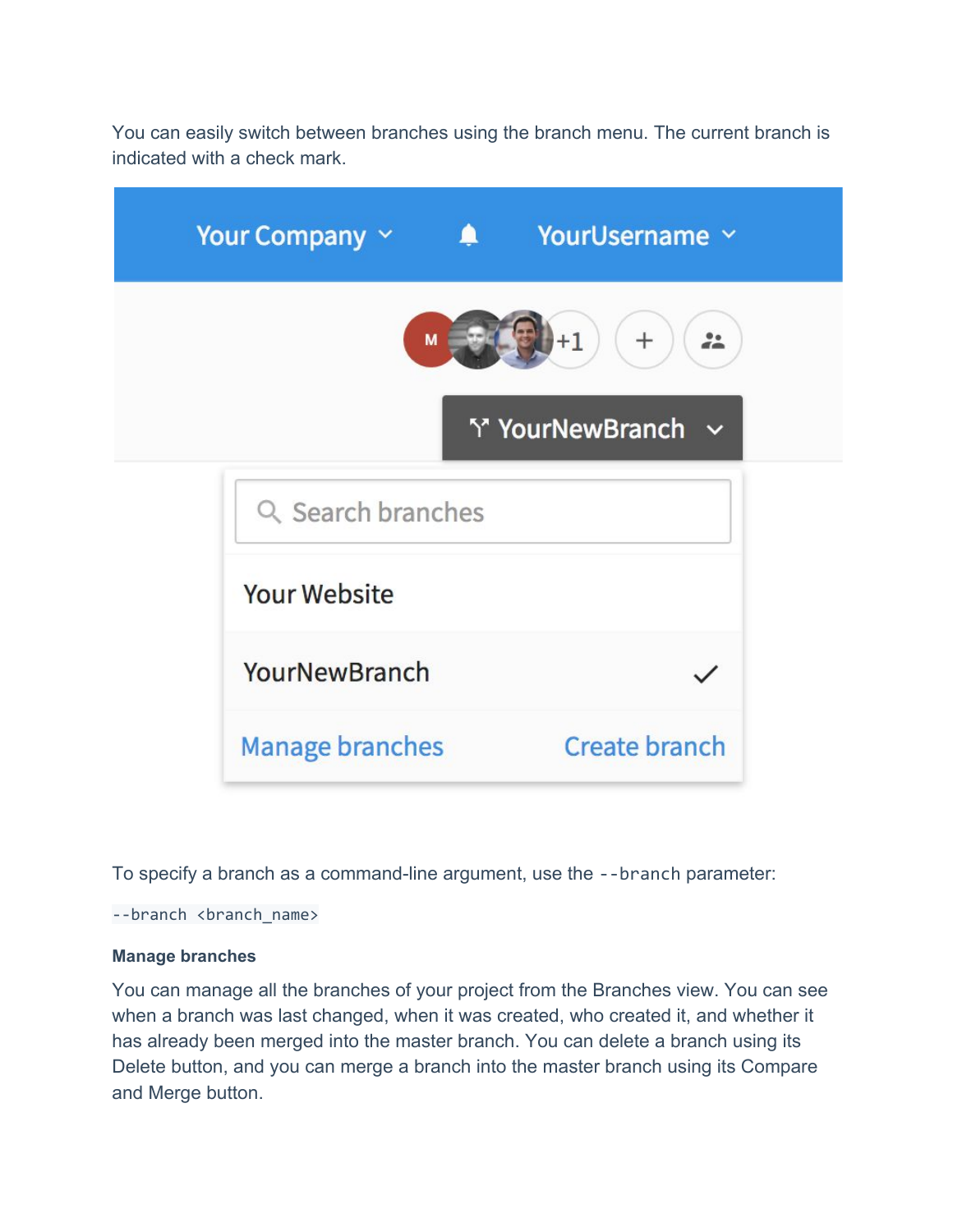| Your Company > Your Website                                                                |                               | $\frac{2}{n}$         |
|--------------------------------------------------------------------------------------------|-------------------------------|-----------------------|
| <b>Branches</b><br>Activity<br>Overview<br>Locales<br>Jobs<br>Reports<br>Orders<br>More v  |                               | ↑ Your Website $\vee$ |
| Q Search Branches                                                                          | Sort by name $\sim$           | + Create Branch       |
| <b>Delete</b>                                                                              |                               |                       |
| Your Website<br>last changed 22 minutes ago · created 2 months ago                         |                               |                       |
| Y' My Branches 1                                                                           |                               |                       |
| YourNewBranch<br>n<br>last changed 2 days ago · created 22 minutes ago by YourUsername     | Delete                        | た Compare and Merge   |
| <sup>1</sup> Other Branches 2                                                              |                               |                       |
| NewFooter<br>$\Box$<br>last changed 4 minutes ago · created 4 minutes ago by michaelschloz | た Compare and Merge<br>Delete |                       |
| NewHeader<br>n<br>last changed 4 minutes ago · created 4 minutes ago by michaelschloz      | Delete                        | た Compare and Merge   |

To list all branches for a project using the [API](https://developers.phrase.com/api/#branches) or the [command-line client,](https://help.phrase.com/help/phrase-in-your-terminal) run:

# \$ phraseapp branches list <project\_id>

To delete a branch using the [API](https://developers.phrase.com/api/#branches) or the [command-line client,](https://help.phrase.com/help/phrase-in-your-terminal) run:

\$ phraseapp branch delete <project id> <br/> <br/> <br/>ame>

#### **Merge branches**

When you and your team are done making changes to a branch, you can merge it into the master branch to incorporate the new translations into it.

To merge a branch from the Translation Center, go to the Branches view for your project. In the entry for the branch you want to merge, click Compare and Merge. Phrase shows you an overview of the changes you'll make to the main branch, as well as any conflicts. To see details for a conflict, expand it using the arrow control on the right. To resolve conflicts, choose a merge strategy and click Merge Branch. If you want to reject the conflicting changes and preserve existing translations, choose Use Main Project. If you want to replace existing translations with changes from the branch, choose Use (Branch Name)..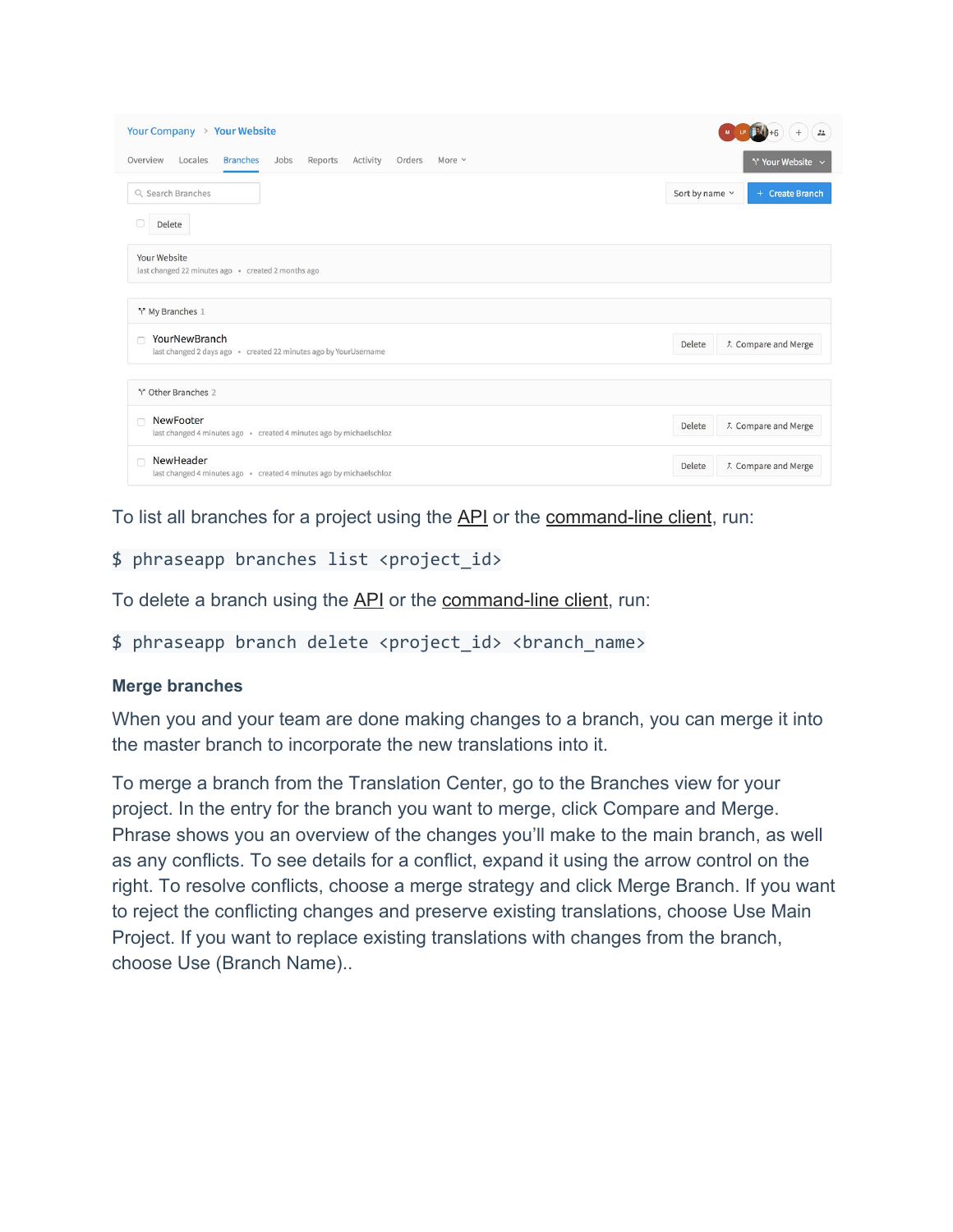| Projects $\sim$ | Tools $\sim$ |                                                      |  |  | PhraseApp | Your Company $\times$ $\bullet$ Your Username $\times$ |                    |
|-----------------|--------------|------------------------------------------------------|--|--|-----------|--------------------------------------------------------|--------------------|
|                 |              | Your Company > Your Website                          |  |  |           |                                                        |                    |
| Overview        |              | Locales Branches Jobs Reports Activity Orders More v |  |  |           |                                                        | Y' YourNewBranch ~ |

Merge Branch Y YourNewBranch

#### What will be changed?

|                     | Added | <b>Modified</b> | <b>Deleted</b> | <b>Conflicts</b>     |
|---------------------|-------|-----------------|----------------|----------------------|
| Locales             |       |                 |                | No Conflicts         |
| Keys                |       |                 |                | No Conflicts         |
| <b>Translations</b> |       |                 |                | <b>O</b> 2 Conflicts |

#### Conflicts

|                                                                           | <b>O</b> We have a problem merging the Branch YourNewBranch into the Master Project. |                             |              |  |
|---------------------------------------------------------------------------|--------------------------------------------------------------------------------------|-----------------------------|--------------|--|
| There are 2 Conflicts.                                                    |                                                                                      |                             |              |  |
| <b>O</b> 2 Translations changed in YourNewBranch and in the Main Project. |                                                                                      |                             | $\checkmark$ |  |
|                                                                           | <b>Main Project</b>                                                                  | <sup>1</sup> YourNewBranch  |              |  |
| application.application.navigation.demo                                   |                                                                                      |                             |              |  |
| Content                                                                   | Demopage                                                                             | Demo Page                   |              |  |
| <b>Unverified</b>                                                         | © No                                                                                 | <b>⊘</b> Yes                |              |  |
|                                                                           | last changed 8 minutes ago                                                           | last changed 9 minutes ago  |              |  |
| application.application.navigation.demo                                   |                                                                                      |                             |              |  |
| Content                                                                   | Demo Seite                                                                           | Demoseite                   |              |  |
|                                                                           | last changed 10 minutes ago                                                          | last changed 10 minutes ago |              |  |

#### Merge Changes into your Project

There are conflicts between YourNewBranch and the Main Project. How would you like to resolve them?

| <b>Use Main Project</b> |
|-------------------------|
| Use Y'YourNewBranch     |
| <b>Merge Branch</b>     |

Even if there are no conflicts, you can see which translations will be modified during a merge and how by clicking a colored cell in the table.

To merge a branch using the [API](https://developers.phrase.com/api/#branches) or the [command-line client](https://help.phrase.com/help/phrase-in-your-terminal), choose a merge strategy using the --strategy parameter:

```
$ phraseapp branch merge <project_id> <branch_name> --strategy
<use_master/use_branch>
```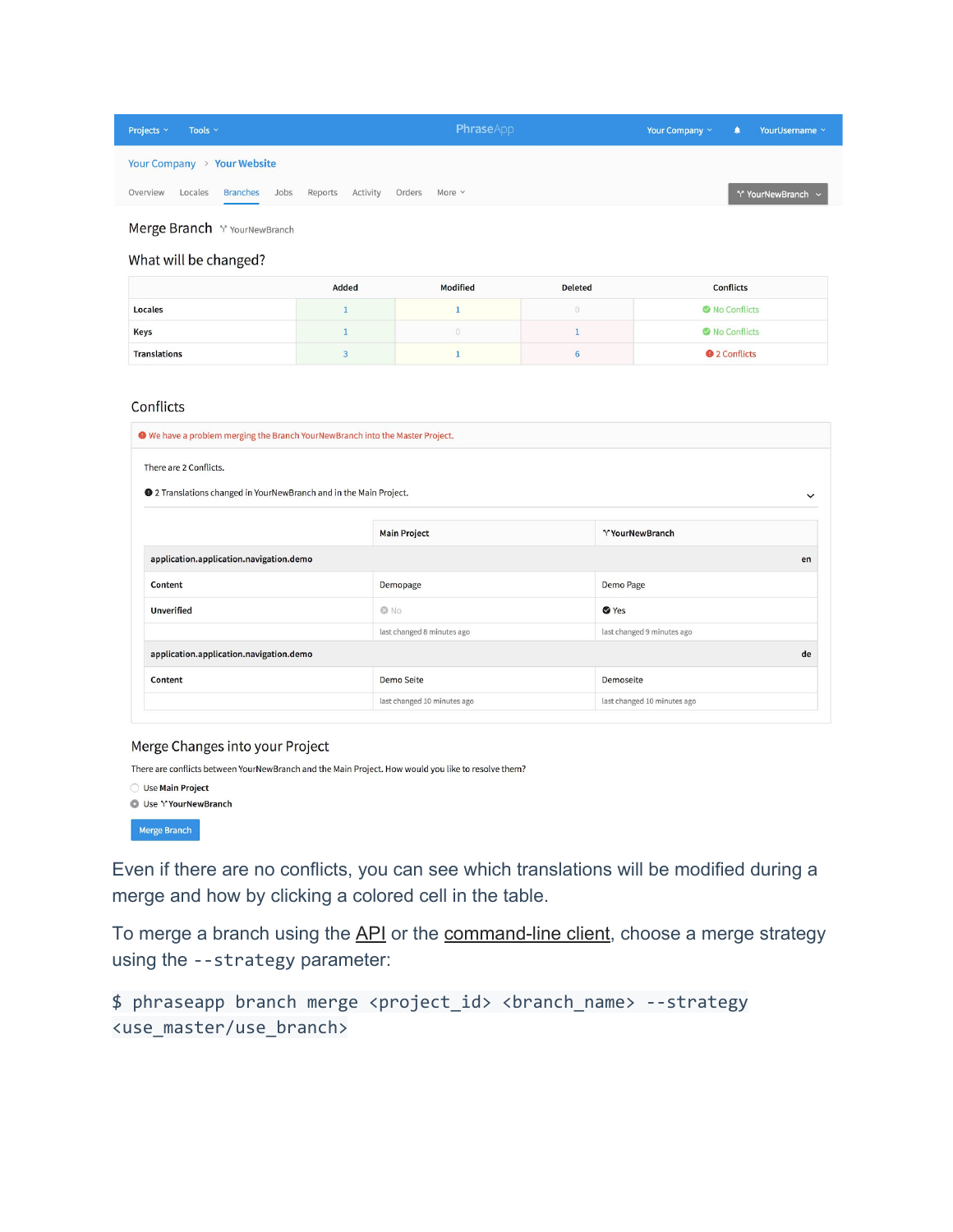use\_branch resolves conflicts by applying changes from the branch. use\_master resolves conflicts by rejecting changes from the branch. If you don't specify a strategy, Phrase defaults to use branch.

Note that only changes to the following resources are applied to the master branch during merges:

- Locales
- Keys (except screenshots)
- Translations

Changes to other resources, such as Activities, Jobs and Orders, are not applied.

## **Push and pull**

When using the [command-line client,](https://help.phrase.com/help/phrase-in-your-terminal) you can specify a branch to push to or pull from with the --branch parameter:

\$ phraseapp push --branch <branch\_name>

 $$ phraseapp pull --branch *channel* name$ 

If the specified branch doesn't exist in your project, the client will create it for you.

You can also use --use-local-branch-name to push and pull using the branch name of your active git branch:

\$ phraseapp push --use-local-branch-name

\$ phraseapp pull --use-local-branch-name

#### **API**

All API endpoints that take a project argument also support the --branch parameter to perform an action on a specific branch of a project:

\$ phraseapp upload create <project\_id> \

- --branch <branch name>
- --file /path/to/my/file.json \
- --file-format json \

--locale-id abcd1234cdef1234abcd1234cdef1234 \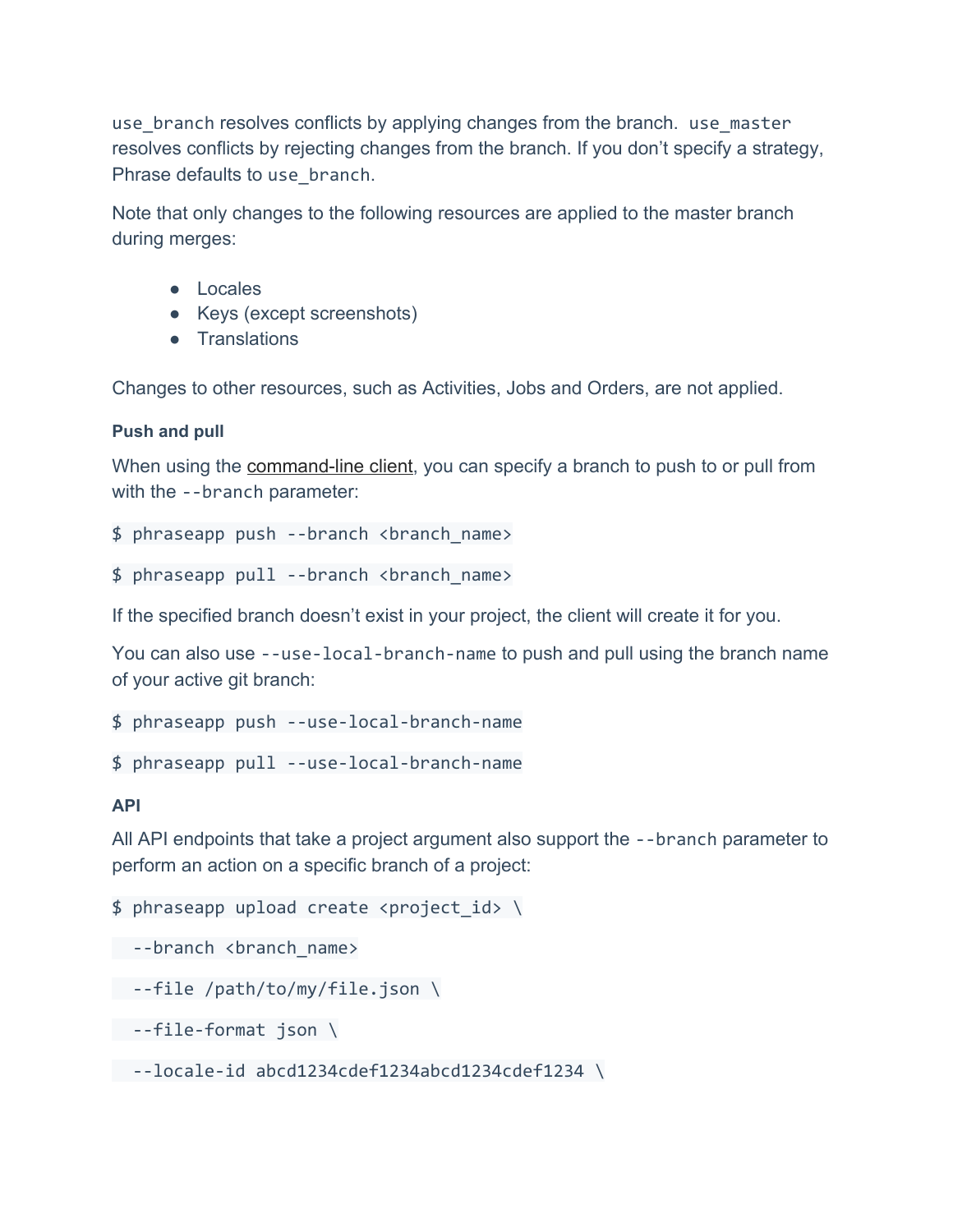```
 --tags awesome-feature,needs-proofreading \
 --locale-mapping "{"en": "2"}" \
 --format-options "{"foo": "bar"}"
```
# **FAQs**

To see a demo and learn more about the benefits of branching, you can watch our webinar on [Branching and Versioning.](https://phrase.com/lp/webinars/) After entering your contact information, you'll be able to access the webinar.

# **What is the difference between the main project and a branch?**

The main project is copied each time you create a new branch. Phrase doesn't treat the main project as a separate branch. Moreover, branches are always merged into the main project, not the other way around.

# **Are changes to a branch also applied to the main project?**

Changes to a branch are only applied to the main project when you merge the branch into it.

# **Can several teams work on several branches at the same time?**

Yes. Localization teams can work on several branches within Phrase just as developers might work on several branches within a software version control system.

# **Are there any limitations when working in a branch?**

Yes. The following limitations on branches exist:

- Jobs created in a specific branch are not visible in the main project and vice versa. When you merge a branch into the main project, any open Jobs in it are lost.
- Statistics in the Reports view reflect only the status of the active branch. Merging a branch into the main project updates the main project's statistics.
- *The* Activity view contains only activities in the active branch. Activities in branches aren't visible in the main project and vice versa. Activities in a branch are lost when merging it into the main project.
- GitHub Sync cannot be used in branches. You can turn it on only for the main project.
- Comments made in a branch aren't visible in the main project and vice versa.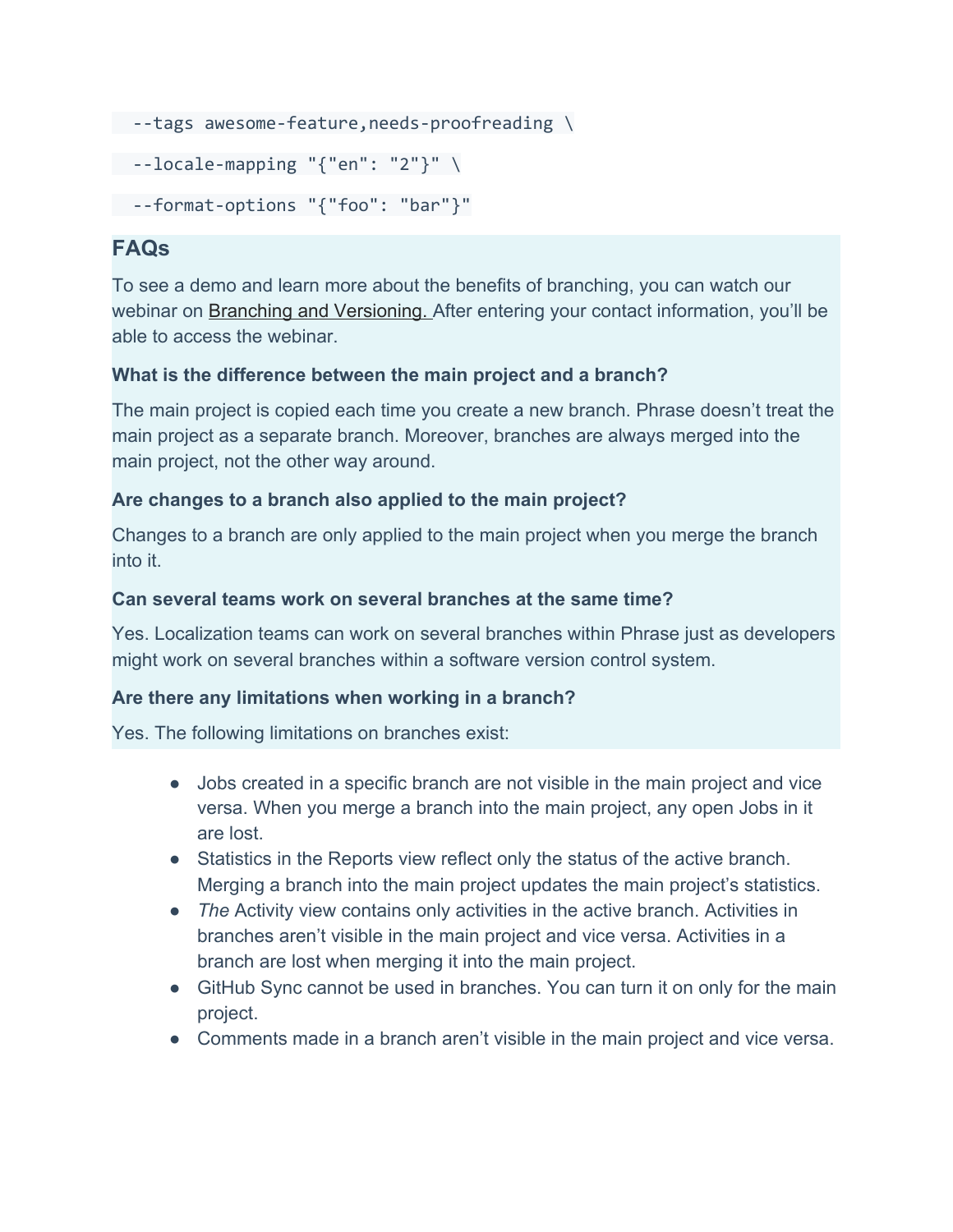● *Orders* created in a branch aren't visible in the main project and vice versa. When you merge a branch into the main project, any open orders in it are lost.

# **Can a new branch automatically be created when pushing from the command line?**

Yes. If you specify the name of a branch that doesn't exist during a push, the client creates a new branch for you:

\$ phraseapp push --branch <br anch name>

# **How long does a branch exist?**

A branch exists until you merge it into the main project and delete it. All merged branches are still visible in the Branches view, where they are marked as merged. You can't open a merged branch to work on it again. Instead, you can create a new branch from the main project.

# **Can I revert a merge?**

No.

# **Can I undo deleting a branch?**

No.

# **What is a conflict?**

A *conflict* occurs when a resource (like a translation, key or locale) has changed in the main project since the time a branch was created. For example, translations and key settings (like pluralization) may have changed in the main project after you created a branch, so the values in your branch no longer match those in the main project.

●

# **Can a branch be merged into another branch?**

No. You can only merge a branch into the main project.

# **Do I need to change my .phraseapp.yml config file when working with branches?**